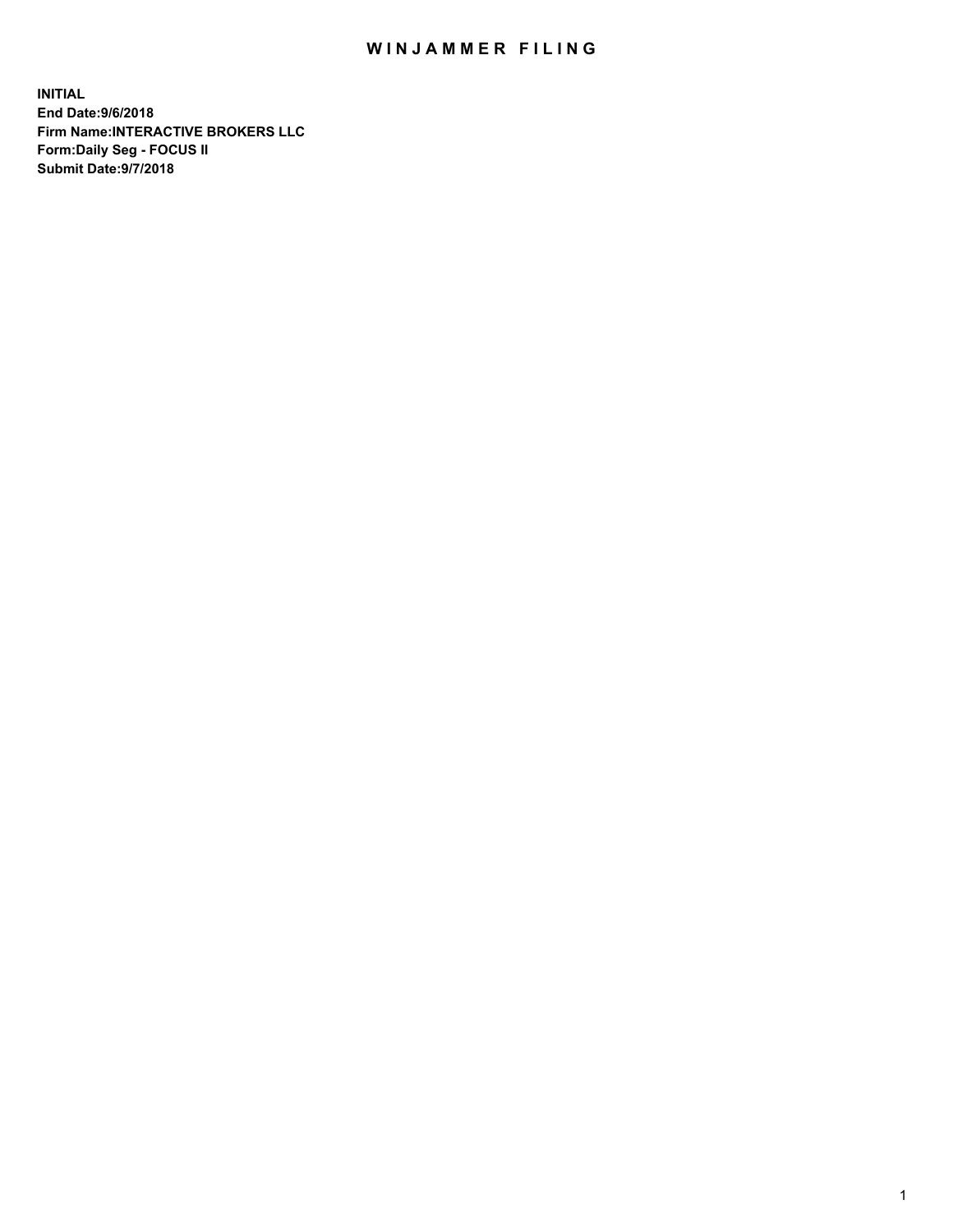**INITIAL End Date:9/6/2018 Firm Name:INTERACTIVE BROKERS LLC Form:Daily Seg - FOCUS II Submit Date:9/7/2018 Daily Segregation - Cover Page**

| Name of Company                                                                                                                                                                                                                                                                                                                | <b>INTERACTIVE BROKERS LLC</b>                                                                  |
|--------------------------------------------------------------------------------------------------------------------------------------------------------------------------------------------------------------------------------------------------------------------------------------------------------------------------------|-------------------------------------------------------------------------------------------------|
| <b>Contact Name</b>                                                                                                                                                                                                                                                                                                            | James Menicucci                                                                                 |
| <b>Contact Phone Number</b>                                                                                                                                                                                                                                                                                                    | 203-618-8085                                                                                    |
| <b>Contact Email Address</b>                                                                                                                                                                                                                                                                                                   | jmenicucci@interactivebrokers.c<br>$om$                                                         |
| FCM's Customer Segregated Funds Residual Interest Target (choose one):<br>a. Minimum dollar amount: ; or<br>b. Minimum percentage of customer segregated funds required:% ; or<br>c. Dollar amount range between: and; or<br>d. Percentage range of customer segregated funds required between:% and%.                         | $\overline{\mathbf{0}}$<br>$\overline{\mathbf{0}}$<br>155,000,000 245,000,000<br>0 <sub>0</sub> |
| FCM's Customer Secured Amount Funds Residual Interest Target (choose one):<br>a. Minimum dollar amount: ; or<br>b. Minimum percentage of customer secured funds required:%; or<br>c. Dollar amount range between: and; or<br>d. Percentage range of customer secured funds required between:% and%.                            | $\overline{\mathbf{0}}$<br>0<br>80,000,000 120,000,000<br>0 <sub>0</sub>                        |
| FCM's Cleared Swaps Customer Collateral Residual Interest Target (choose one):<br>a. Minimum dollar amount: ; or<br>b. Minimum percentage of cleared swaps customer collateral required:% ; or<br>c. Dollar amount range between: and; or<br>d. Percentage range of cleared swaps customer collateral required between:% and%. | $\frac{0}{0}$<br>0 <sub>0</sub><br>0 <sub>0</sub>                                               |

Attach supporting documents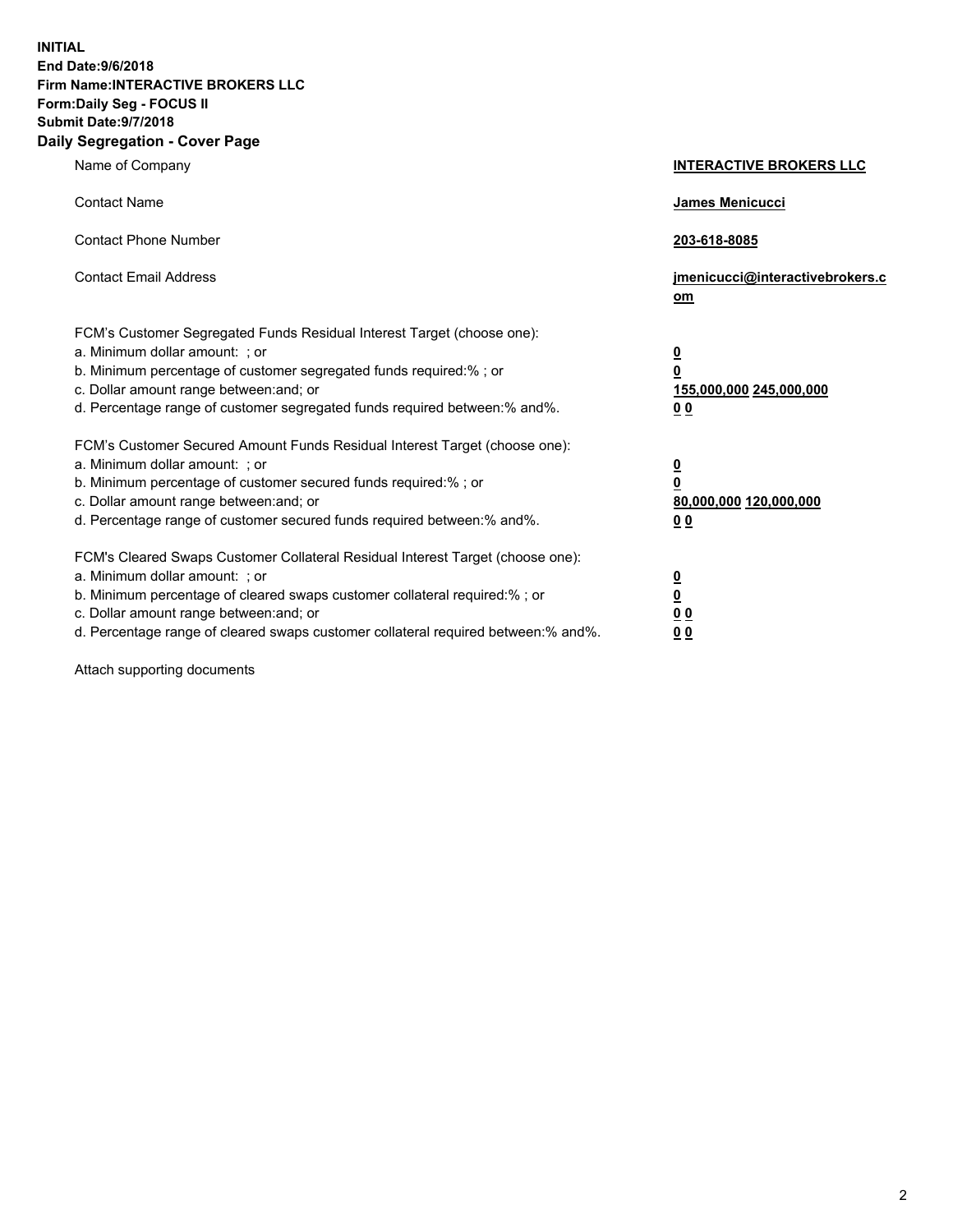## **INITIAL End Date:9/6/2018 Firm Name:INTERACTIVE BROKERS LLC Form:Daily Seg - FOCUS II Submit Date:9/7/2018 Daily Segregation - Secured Amounts**

|            | Foreign Futures and Foreign Options Secured Amounts                                         |                                                |
|------------|---------------------------------------------------------------------------------------------|------------------------------------------------|
|            | Amount required to be set aside pursuant to law, rule or regulation of a foreign            | $0$ [7305]                                     |
|            | government or a rule of a self-regulatory organization authorized thereunder                |                                                |
| 1.         | Net ledger balance - Foreign Futures and Foreign Option Trading - All Customers             |                                                |
|            | A. Cash                                                                                     | 470,776,275 [7315]                             |
|            | B. Securities (at market)                                                                   | 0 [7317]                                       |
| 2.         | Net unrealized profit (loss) in open futures contracts traded on a foreign board of trade   | -11,659,033 [7325]                             |
| 3.         | Exchange traded options                                                                     |                                                |
|            | a. Market value of open option contracts purchased on a foreign board of trade              | 326,882 [7335]                                 |
|            | b. Market value of open contracts granted (sold) on a foreign board of trade                | -45,508 [7337]                                 |
| 4.         | Net equity (deficit) (add lines 1.2. and 3.)                                                | 459,398,616 [7345]                             |
| 5.         | Account liquidating to a deficit and account with a debit balances - gross amount           | 3,354 [7351]                                   |
|            | Less: amount offset by customer owned securities                                            | 0 [7352] 3,354 [7354]                          |
| 6.         | Amount required to be set aside as the secured amount - Net Liquidating Equity              | 459,401,970 [7355]                             |
|            | Method (add lines 4 and 5)                                                                  |                                                |
| 7.         | Greater of amount required to be set aside pursuant to foreign jurisdiction (above) or line | 459,401,970 [7360]                             |
|            | 6.                                                                                          |                                                |
|            | FUNDS DEPOSITED IN SEPARATE REGULATION 30.7 ACCOUNTS                                        |                                                |
| 1.         | Cash in banks                                                                               |                                                |
|            | A. Banks located in the United States                                                       | 59,772,286 [7500]                              |
|            | B. Other banks qualified under Regulation 30.7                                              | 0 [7520] 59,772,286 [7530]                     |
| 2.         | Securities                                                                                  |                                                |
|            | A. In safekeeping with banks located in the United States                                   | 397,594,555 [7540]                             |
|            | B. In safekeeping with other banks qualified under Regulation 30.7                          | 0 [7560] 397,594,555 [7570]                    |
| 3.         | Equities with registered futures commission merchants                                       |                                                |
|            | A. Cash                                                                                     | $0$ [7580]                                     |
|            | <b>B.</b> Securities                                                                        | $0$ [7590]                                     |
|            | C. Unrealized gain (loss) on open futures contracts                                         | $0$ [7600]                                     |
|            | D. Value of long option contracts                                                           | $0$ [7610]                                     |
|            | E. Value of short option contracts                                                          | 0 [7615] 0 [7620]                              |
| 4.         | Amounts held by clearing organizations of foreign boards of trade                           |                                                |
|            | A. Cash                                                                                     | $0$ [7640]                                     |
|            | <b>B.</b> Securities                                                                        | $0$ [7650]                                     |
|            | C. Amount due to (from) clearing organization - daily variation                             | $0$ [7660]                                     |
|            | D. Value of long option contracts                                                           | $0$ [7670]                                     |
|            | E. Value of short option contracts                                                          | 0 [7675] 0 [7680]                              |
| 5.         | Amounts held by members of foreign boards of trade                                          |                                                |
|            | A. Cash                                                                                     | 127,013,927 [7700]                             |
|            | <b>B.</b> Securities                                                                        | $0$ [7710]                                     |
|            | C. Unrealized gain (loss) on open futures contracts                                         | -7,160,257 [7720]                              |
|            | D. Value of long option contracts                                                           | 326,882 [7730]                                 |
|            | E. Value of short option contracts                                                          | <mark>-45,508</mark> [7735] 120,135,044 [7740] |
| 6.         | Amounts with other depositories designated by a foreign board of trade                      | 0 [7760]                                       |
| 7.         | Segregated funds on hand                                                                    | $0$ [7765]                                     |
| 8.         | Total funds in separate section 30.7 accounts                                               | 577,501,885 [7770]                             |
| 9.         | Excess (deficiency) Set Aside for Secured Amount (subtract line 7 Secured Statement         | 118,099,915 [7380]                             |
|            | Page 1 from Line 8)                                                                         |                                                |
| 10.<br>11. | Management Target Amount for Excess funds in separate section 30.7 accounts                 | 80,000,000 [7780]                              |
|            | Excess (deficiency) funds in separate 30.7 accounts over (under) Management Target          | 38,099,915 [7785]                              |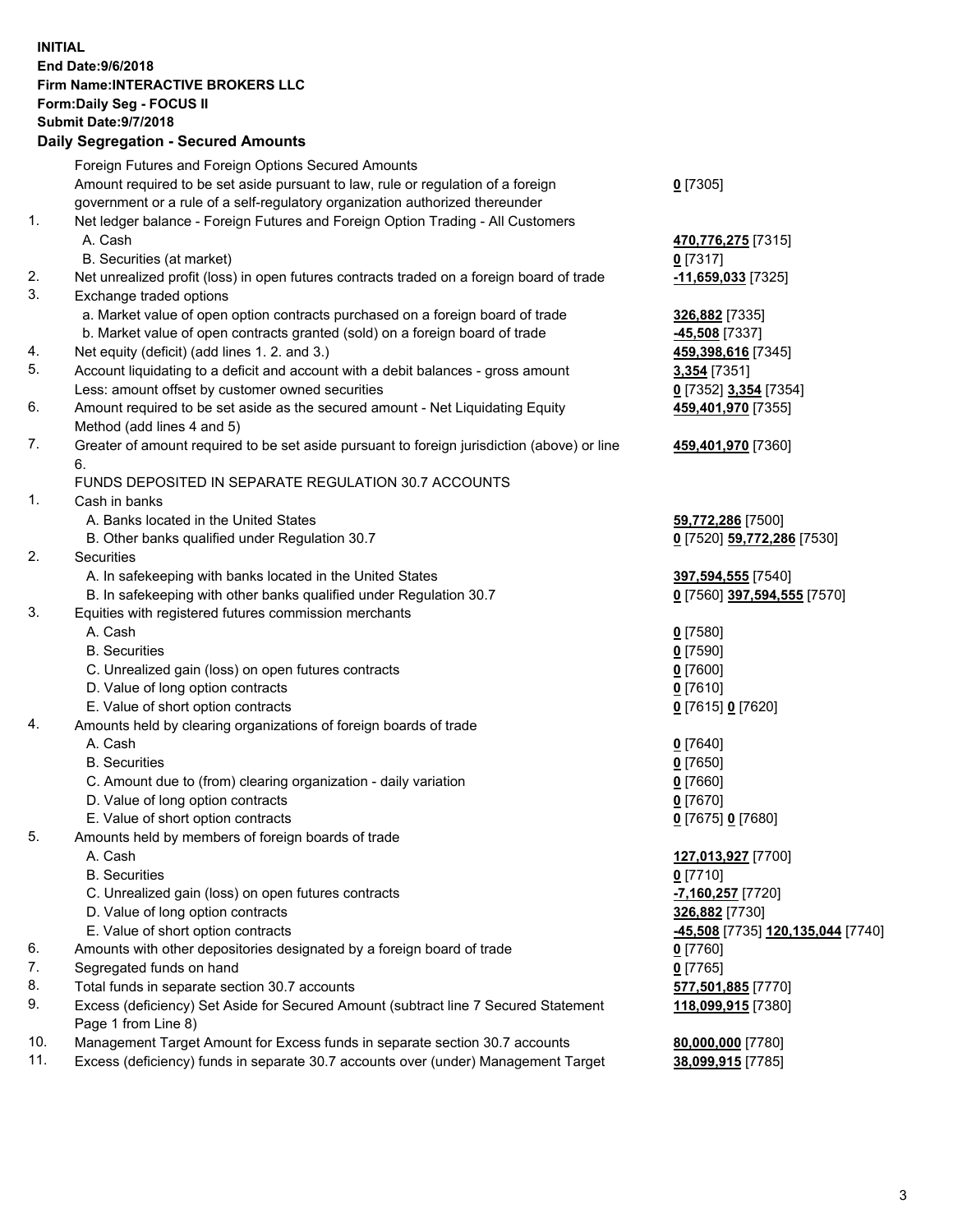| <b>End Date: 9/6/2018</b><br><b>Firm Name: INTERACTIVE BROKERS LLC</b><br>Form: Daily Seg - FOCUS II<br><b>Submit Date: 9/7/2018</b><br>Daily Segregation - Segregation Statement<br>SEGREGATION REQUIREMENTS(Section 4d(2) of the CEAct)<br>1.<br>Net ledger balance<br>A. Cash<br>4,121,250,005 [7010]<br>$0$ [7020]<br>B. Securities (at market)<br>2.<br>Net unrealized profit (loss) in open futures contracts traded on a contract market<br>-65,792,605 [7030]<br>3.<br>Exchange traded options<br>A. Add market value of open option contracts purchased on a contract market<br>160,098,108 [7032]<br>B. Deduct market value of open option contracts granted (sold) on a contract market<br>-206,850,343 [7033]<br>Net equity (deficit) (add lines 1, 2 and 3)<br>4.<br>4,008,705,165 [7040]<br>5.<br>Accounts liquidating to a deficit and accounts with<br>debit balances - gross amount<br>169,075 [7045]<br>Less: amount offset by customer securities<br>0 [7047] 169,075 [7050]<br>6.<br>Amount required to be segregated (add lines 4 and 5)<br>4,008,874,240 [7060]<br>FUNDS IN SEGREGATED ACCOUNTS<br>7.<br>Deposited in segregated funds bank accounts<br>A. Cash<br>649,312,337 [7070]<br>B. Securities representing investments of customers' funds (at market)<br>2,337,050,265 [7080] |
|---------------------------------------------------------------------------------------------------------------------------------------------------------------------------------------------------------------------------------------------------------------------------------------------------------------------------------------------------------------------------------------------------------------------------------------------------------------------------------------------------------------------------------------------------------------------------------------------------------------------------------------------------------------------------------------------------------------------------------------------------------------------------------------------------------------------------------------------------------------------------------------------------------------------------------------------------------------------------------------------------------------------------------------------------------------------------------------------------------------------------------------------------------------------------------------------------------------------------------------------------------------------------------------------------------------|
|                                                                                                                                                                                                                                                                                                                                                                                                                                                                                                                                                                                                                                                                                                                                                                                                                                                                                                                                                                                                                                                                                                                                                                                                                                                                                                               |
|                                                                                                                                                                                                                                                                                                                                                                                                                                                                                                                                                                                                                                                                                                                                                                                                                                                                                                                                                                                                                                                                                                                                                                                                                                                                                                               |
|                                                                                                                                                                                                                                                                                                                                                                                                                                                                                                                                                                                                                                                                                                                                                                                                                                                                                                                                                                                                                                                                                                                                                                                                                                                                                                               |
|                                                                                                                                                                                                                                                                                                                                                                                                                                                                                                                                                                                                                                                                                                                                                                                                                                                                                                                                                                                                                                                                                                                                                                                                                                                                                                               |
|                                                                                                                                                                                                                                                                                                                                                                                                                                                                                                                                                                                                                                                                                                                                                                                                                                                                                                                                                                                                                                                                                                                                                                                                                                                                                                               |
|                                                                                                                                                                                                                                                                                                                                                                                                                                                                                                                                                                                                                                                                                                                                                                                                                                                                                                                                                                                                                                                                                                                                                                                                                                                                                                               |
|                                                                                                                                                                                                                                                                                                                                                                                                                                                                                                                                                                                                                                                                                                                                                                                                                                                                                                                                                                                                                                                                                                                                                                                                                                                                                                               |
|                                                                                                                                                                                                                                                                                                                                                                                                                                                                                                                                                                                                                                                                                                                                                                                                                                                                                                                                                                                                                                                                                                                                                                                                                                                                                                               |
|                                                                                                                                                                                                                                                                                                                                                                                                                                                                                                                                                                                                                                                                                                                                                                                                                                                                                                                                                                                                                                                                                                                                                                                                                                                                                                               |
|                                                                                                                                                                                                                                                                                                                                                                                                                                                                                                                                                                                                                                                                                                                                                                                                                                                                                                                                                                                                                                                                                                                                                                                                                                                                                                               |
|                                                                                                                                                                                                                                                                                                                                                                                                                                                                                                                                                                                                                                                                                                                                                                                                                                                                                                                                                                                                                                                                                                                                                                                                                                                                                                               |
|                                                                                                                                                                                                                                                                                                                                                                                                                                                                                                                                                                                                                                                                                                                                                                                                                                                                                                                                                                                                                                                                                                                                                                                                                                                                                                               |
|                                                                                                                                                                                                                                                                                                                                                                                                                                                                                                                                                                                                                                                                                                                                                                                                                                                                                                                                                                                                                                                                                                                                                                                                                                                                                                               |
|                                                                                                                                                                                                                                                                                                                                                                                                                                                                                                                                                                                                                                                                                                                                                                                                                                                                                                                                                                                                                                                                                                                                                                                                                                                                                                               |
|                                                                                                                                                                                                                                                                                                                                                                                                                                                                                                                                                                                                                                                                                                                                                                                                                                                                                                                                                                                                                                                                                                                                                                                                                                                                                                               |
|                                                                                                                                                                                                                                                                                                                                                                                                                                                                                                                                                                                                                                                                                                                                                                                                                                                                                                                                                                                                                                                                                                                                                                                                                                                                                                               |
|                                                                                                                                                                                                                                                                                                                                                                                                                                                                                                                                                                                                                                                                                                                                                                                                                                                                                                                                                                                                                                                                                                                                                                                                                                                                                                               |
|                                                                                                                                                                                                                                                                                                                                                                                                                                                                                                                                                                                                                                                                                                                                                                                                                                                                                                                                                                                                                                                                                                                                                                                                                                                                                                               |
|                                                                                                                                                                                                                                                                                                                                                                                                                                                                                                                                                                                                                                                                                                                                                                                                                                                                                                                                                                                                                                                                                                                                                                                                                                                                                                               |
|                                                                                                                                                                                                                                                                                                                                                                                                                                                                                                                                                                                                                                                                                                                                                                                                                                                                                                                                                                                                                                                                                                                                                                                                                                                                                                               |
|                                                                                                                                                                                                                                                                                                                                                                                                                                                                                                                                                                                                                                                                                                                                                                                                                                                                                                                                                                                                                                                                                                                                                                                                                                                                                                               |
|                                                                                                                                                                                                                                                                                                                                                                                                                                                                                                                                                                                                                                                                                                                                                                                                                                                                                                                                                                                                                                                                                                                                                                                                                                                                                                               |
| C. Securities held for particular customers or option customers in lieu of cash (at<br>$0$ [7090]                                                                                                                                                                                                                                                                                                                                                                                                                                                                                                                                                                                                                                                                                                                                                                                                                                                                                                                                                                                                                                                                                                                                                                                                             |
| market)                                                                                                                                                                                                                                                                                                                                                                                                                                                                                                                                                                                                                                                                                                                                                                                                                                                                                                                                                                                                                                                                                                                                                                                                                                                                                                       |
| 8.<br>Margins on deposit with derivatives clearing organizations of contract markets                                                                                                                                                                                                                                                                                                                                                                                                                                                                                                                                                                                                                                                                                                                                                                                                                                                                                                                                                                                                                                                                                                                                                                                                                          |
| A. Cash<br>27,700,494 [7100]                                                                                                                                                                                                                                                                                                                                                                                                                                                                                                                                                                                                                                                                                                                                                                                                                                                                                                                                                                                                                                                                                                                                                                                                                                                                                  |
| B. Securities representing investments of customers' funds (at market)<br>1,251,601,184 [7110]                                                                                                                                                                                                                                                                                                                                                                                                                                                                                                                                                                                                                                                                                                                                                                                                                                                                                                                                                                                                                                                                                                                                                                                                                |
| C. Securities held for particular customers or option customers in lieu of cash (at<br>$0$ [7120]                                                                                                                                                                                                                                                                                                                                                                                                                                                                                                                                                                                                                                                                                                                                                                                                                                                                                                                                                                                                                                                                                                                                                                                                             |
| market)                                                                                                                                                                                                                                                                                                                                                                                                                                                                                                                                                                                                                                                                                                                                                                                                                                                                                                                                                                                                                                                                                                                                                                                                                                                                                                       |
| 9.<br>Net settlement from (to) derivatives clearing organizations of contract markets<br><mark>-7,359,271</mark> [7130]                                                                                                                                                                                                                                                                                                                                                                                                                                                                                                                                                                                                                                                                                                                                                                                                                                                                                                                                                                                                                                                                                                                                                                                       |
| 10.<br>Exchange traded options                                                                                                                                                                                                                                                                                                                                                                                                                                                                                                                                                                                                                                                                                                                                                                                                                                                                                                                                                                                                                                                                                                                                                                                                                                                                                |
| A. Value of open long option contracts<br>159,914,578 [7132]                                                                                                                                                                                                                                                                                                                                                                                                                                                                                                                                                                                                                                                                                                                                                                                                                                                                                                                                                                                                                                                                                                                                                                                                                                                  |
| B. Value of open short option contracts<br>-206,795,651 [7133]                                                                                                                                                                                                                                                                                                                                                                                                                                                                                                                                                                                                                                                                                                                                                                                                                                                                                                                                                                                                                                                                                                                                                                                                                                                |
| 11.<br>Net equities with other FCMs                                                                                                                                                                                                                                                                                                                                                                                                                                                                                                                                                                                                                                                                                                                                                                                                                                                                                                                                                                                                                                                                                                                                                                                                                                                                           |
| A. Net liquidating equity<br>$0$ [7140]                                                                                                                                                                                                                                                                                                                                                                                                                                                                                                                                                                                                                                                                                                                                                                                                                                                                                                                                                                                                                                                                                                                                                                                                                                                                       |
| B. Securities representing investments of customers' funds (at market)<br>$0$ [7160]                                                                                                                                                                                                                                                                                                                                                                                                                                                                                                                                                                                                                                                                                                                                                                                                                                                                                                                                                                                                                                                                                                                                                                                                                          |
| C. Securities held for particular customers or option customers in lieu of cash (at<br>$0$ [7170]                                                                                                                                                                                                                                                                                                                                                                                                                                                                                                                                                                                                                                                                                                                                                                                                                                                                                                                                                                                                                                                                                                                                                                                                             |
| market)<br>12.<br>Segregated funds on hand                                                                                                                                                                                                                                                                                                                                                                                                                                                                                                                                                                                                                                                                                                                                                                                                                                                                                                                                                                                                                                                                                                                                                                                                                                                                    |
| $0$ [7150]<br>13.<br>Total amount in segregation (add lines 7 through 12)<br>4,211,423,936 [7180]                                                                                                                                                                                                                                                                                                                                                                                                                                                                                                                                                                                                                                                                                                                                                                                                                                                                                                                                                                                                                                                                                                                                                                                                             |
| 14.<br>Excess (deficiency) funds in segregation (subtract line 6 from line 13)<br>202,549,696 [7190]                                                                                                                                                                                                                                                                                                                                                                                                                                                                                                                                                                                                                                                                                                                                                                                                                                                                                                                                                                                                                                                                                                                                                                                                          |
| 15.<br>Management Target Amount for Excess funds in segregation<br>155,000,000 [7194]                                                                                                                                                                                                                                                                                                                                                                                                                                                                                                                                                                                                                                                                                                                                                                                                                                                                                                                                                                                                                                                                                                                                                                                                                         |
| 16.<br>Excess (deficiency) funds in segregation over (under) Management Target Amount<br>47,549,696 [7198]                                                                                                                                                                                                                                                                                                                                                                                                                                                                                                                                                                                                                                                                                                                                                                                                                                                                                                                                                                                                                                                                                                                                                                                                    |

Excess